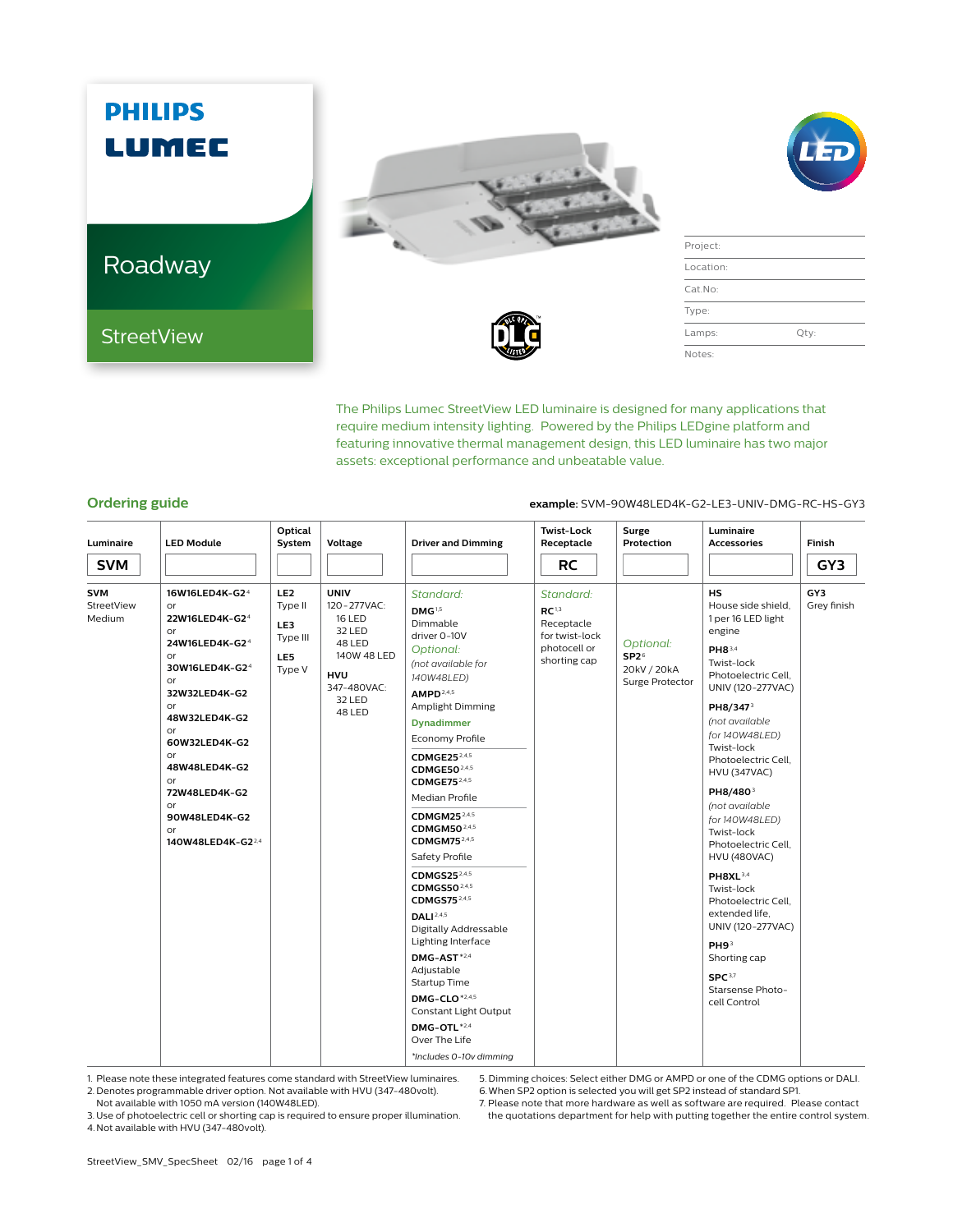# **SVM** StreetView

LED Cobra Head: 16, 32, and 48 LED

## **LED wattage and lumen values**

**LED CRI = 70, CCT = 4000K nominal (3985K +/- 275K or 3710K to 4260K), System (LED + driver) rated life = 100,000 hrs1**

| <b>LED</b>         | <b>Typical</b>      | <b>Typical</b><br>system | <b>LED</b>      | <b>Typical System</b><br>Current (A) $@$ |             |             |             |                   | Luminaire<br><b>Efficacy</b> | <b>BUG</b>       |                 |
|--------------------|---------------------|--------------------------|-----------------|------------------------------------------|-------------|-------------|-------------|-------------------|------------------------------|------------------|-----------------|
| <b>Module</b>      | delivered<br>lumens | wattage<br>$(W)^2$       | current<br>(mA) | <b>120V</b>                              | <b>208V</b> | <b>240V</b> | <b>277V</b> | 347V              | <b>480V</b>                  | Rating<br>(Lm/W) | rating          |
| 16W16LED4K-G2-LE2  | 2164                | 19                       | 350             | 0.160                                    | 0.100       | 0.090       | 0.082       |                   |                              | 113              | B1-U0-G1        |
| 16W16LED4K-G2-LE3  | 2192                | 19                       | 350             | 0.160                                    | 0.100       | 0.090       | 0.082       |                   |                              | 115              | B1-U0-G1        |
| 16W16LED4K-G2-LE5  | 2299                | 19                       | 350             | 0.160                                    | 0.100       | 0.090       | 0.082       |                   |                              | 123              | B2-U0-G0        |
| 22W16LED4K-G2-LE2  | 2822                | 26                       | 470             | 0.210                                    | 0.125       | 0.115       | 0.105       | N/A               |                              | 109              | <b>B1-U0-G1</b> |
| 22W16LED4K-G2-LE3  | 2860                | 26                       | 470             | 0.210                                    | 0.125       | 0.115       | 0.105       |                   |                              | 111              | B1-U0-G1        |
| 22W16LED4K-G2-LE5  | 2999                | 26                       | 470             | 0.210                                    | 0.125       | 0.115       | 0.105       |                   |                              | 116              | <b>B2-U0-G1</b> |
| 24W16LED4K-G2-LE2  | 2965                | 27                       | 530             | 0.225                                    | 0.135       | 0.120       | 0.110       |                   |                              | 109              | B1-U0-G1        |
| 24W16LED4K-G2-LE3  | 3004                | 27                       | 530             | 0.225                                    | 0.135       | 0.120       | 0.110       |                   |                              | 110              | <b>B1-U0-G1</b> |
| 24W16LED4K-G2-LE5  | 3150                | 27                       | 530             | 0.225                                    | 0.135       | 0.120       | 0.110       |                   |                              | 115              | B2-U0-G1        |
| 30W16LED4K-G2-LE2  | 3792                | 36                       | 700             | 0.290                                    | 0.175       | 0.150       | 0.135       |                   |                              | 105              | <b>B1-U0-G1</b> |
| 30W16LED4K-G2-LE3  | 3842                | 36                       | 700             | 0.290                                    | 0.175       | 0.150       | 0.135       |                   |                              | 106              | B1-U0-G1        |
| 30W16LED4K-G2-LE5  | 4029                | 36                       | 700             | 0.290                                    | 0.175       | 0.150       | 0.135       |                   |                              | 112              | <b>B3-U0-G1</b> |
| 32W32LED4K-G2-LE2  | 4085                | 34                       | 350             | 0.300                                    | 0.185       | 0.165       | 0.155       | 0.105             | 0.090                        | 118              | B1-U0-G1        |
| 32W32LED4K-G2-LE3  | 4139                | 35                       | 350             | 0.300                                    | 0.185       | 0.165       | 0.155       | 0.105             | 0.090                        | 120              | <b>B1-U0-G1</b> |
| 32W32LED4K-G2-LE5  | 4341                | 35                       | 350             | 0.300                                    | 0.185       | 0.165       | 0.155       | 0.105             | 0.090                        | 126              | B3-U0-G1        |
| 48W32LED4K-G2-LE2  | 6132                | 53                       | 530             | 0.450                                    | 0.270       | 0.240       | 0.215       | 0.160             | 0.130                        | 116              | <b>B2-U0-G1</b> |
| 48W32LED4K-G2-LE3  | 6214                | 53                       | 530             | 0.450                                    | 0.270       | 0.240       | 0.215       | 0.160             | 0.130                        | 117              | B2-U0-G1        |
| 48W32LED4K-G2-LE5  | 6515                | 53                       | 530             | 0.450                                    | 0.270       | 0.240       | 0.215       | 0.160             | 0.130                        | 123              | <b>B3-U0-G1</b> |
| 60W32LED4K-G2-LE2  | 7752                | 71                       | 700             | 0.595                                    | 0.340       | 0.295       | 0.265       | 0.210             | 0.160                        | 109              | B2-U0-G2        |
| 60W32LED4K-G2-LE3  | 7855                | 71                       | 700             | 0.595                                    | 0.340       | 0.295       | 0.265       | 0.210             | 0.160                        | 110              | <b>B2-U0-G2</b> |
| 60W32LED4K-G2-LE5  | 8237                | 71                       | 700             | 0.595                                    | 0.340       | 0.295       | 0.265       | 0.210             | 0.160                        | 116              | B3-U0-G1        |
| 48W48LED4K-G2-LE2  | 6341                | 54                       | 350             | 0.440                                    | 0.260       | 0.250       | 0.230       | 0.160             | 0.130                        | 117              | <b>B2-U0-G1</b> |
| 48W48LED4K-G2-LE3  | 6426                | 54                       | 350             | 0.440                                    | 0.260       | 0.250       | 0.230       | 0.160             | 0.130                        | 118              | B2-U0-G2        |
| 48W48LED4K-G2-LE5  | 6734                | 54                       | 350             | 0.440                                    | 0.260       | 0.250       | 0.230       | 0.160             | 0.130                        | 124              | <b>B3-U0-G1</b> |
| 72W48LED4K-G2-LE2  | 8985                | 79                       | 530             | 0.660                                    | 0.390       | 0.350       | 0.310       | 0.225             | 0.170                        | 114              | B2-U0-G2        |
| 72W48LED4K-G2-LE3  | 9105                | 79                       | 530             | 0.660                                    | 0.390       | 0.350       | 0.310       | 0.225             | 0.170                        | 116              | <b>B2-U0-G2</b> |
| 72W48LED4K-G2-LE5  | 9542                | 79                       | 530             | 0.660                                    | 0.390       | 0.350       | 0.310       | 0.225             | 0.170                        | 121              | B3-U0-G2        |
| 90W48LED4K-G2-LE2  | 11475               | 105                      | 700             | 0.890                                    | 0.515       | 0.455       | 0.390       | 0.305             | 0.225                        | 109              | <b>B2-U0-G2</b> |
| 90W48LED4K-G2-LE3  | 11628               | 105                      | 700             | 0.890                                    | 0.515       | 0.455       | 0.390       | 0.305             | 0.225                        | 111              | B2-U0-G2        |
| 90W48LED4K-G2-LE5  | 12186               | 105                      | 700             | 0.890                                    | 0.515       | 0.455       |             | 0.390 0.305 0.225 |                              | 116              | B4-U0-G2        |
| 140W48LED4K-G2-LE2 | 15790               | 160                      | 1050            | 1.330                                    | 0.760       | 0.665       | 0.575       |                   |                              | 99               | B3-U0-G3        |
| 140W48LED4K-G2-LE3 | 16010               | 161                      | 1050            | 1.330                                    | 0.760       | 0.665       | 0.575       |                   | N/A                          | 99               | <b>B3-U0-G3</b> |
| 140W48LED4K-G2-LE5 | 17248               | 162                      | 1050            | 1.330                                    | 0.760       | 0.665       | 0.575       |                   |                              | 106              | B4-U0-G2        |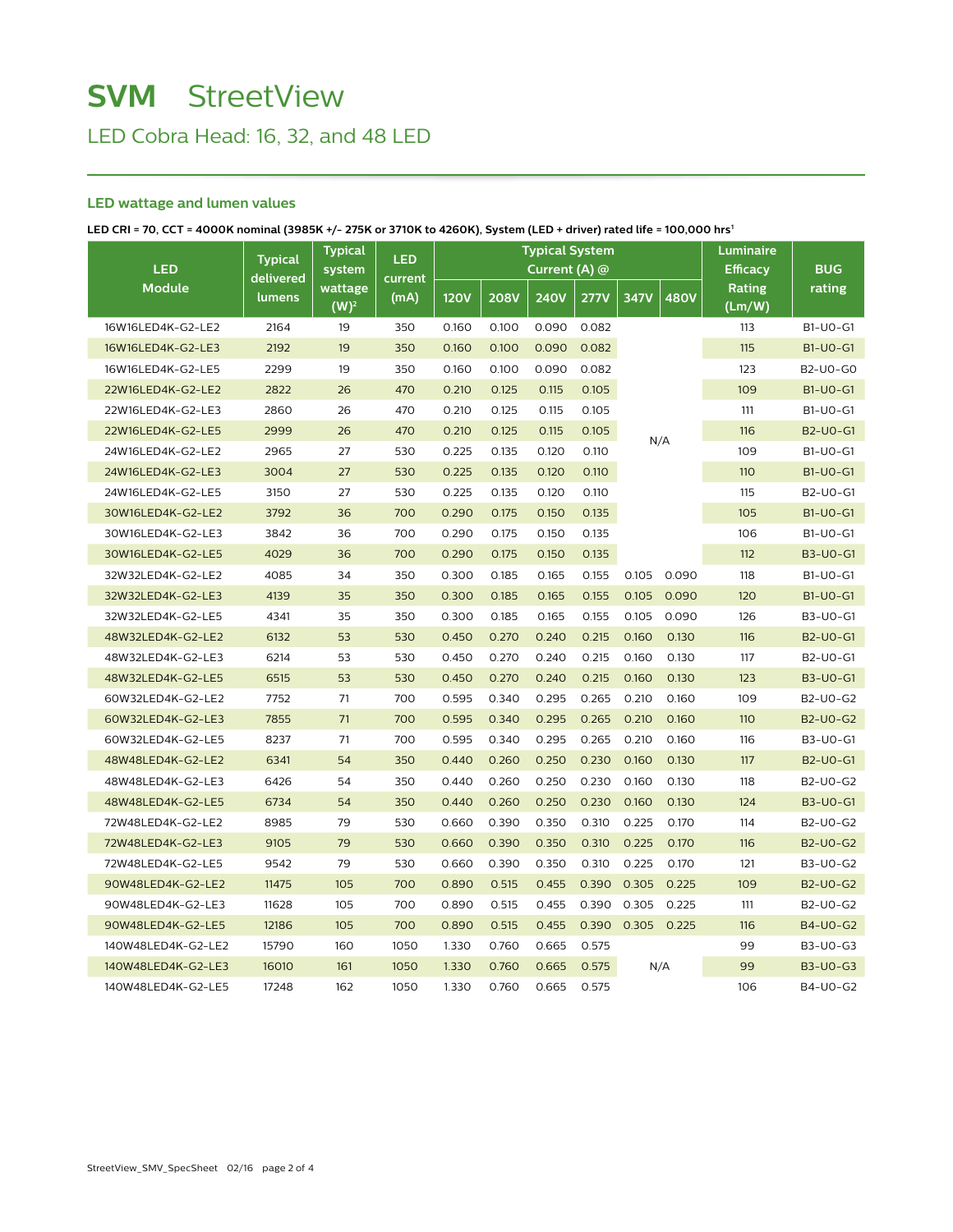## **SVM** StreetView

## LED Cobra Head: 16, 32, and 48 LED

## **Dimensions**



Side View Bottom View



## **Predicted Lumen Depreciation Data**

Predicted performance derived from LED manufacturer's data and engineering design estimates, based on IESNA LM-80 methodology. Actual experience may vary due to field application conditions.L70 is the predicted time when LED performance depreciates to 70% of initial lumen output. Calculated per IESNA TM21-11. Published L<sub>70</sub> hours limited to 6 times actual LED test hours

| Ambient Temperature °C | Driver mA     | $\vert$ Calculated L <sub>70</sub> Hours | $\perp$ L <sub>zo</sub> per TM-21 | Lumen Maintenance % at 60,000 hrs |
|------------------------|---------------|------------------------------------------|-----------------------------------|-----------------------------------|
| 25°C                   | up to 1050 mA | >100,000 hours                           | >60,000 hours                     | >96%                              |

## **Specifications**

#### **Housing**

Made of low copper die cast A360 Aluminum alloy, for a high resistance to corrosion, 0.100" (2.5mm) minimum thickness. Fits on a 1.66" (42mm) O.D. (1.25" NPS), 1.9" (48mm) O.D. (1.5" NPS) or 2 3/8" (60mm) O.D. (2" NPS) by 5 1/4" (133mm) minimum long tenon. Comes with a zinc plated clamp fixed by 2 zinc plated hexagonal bolts 3/8 16 UNC for ease of installation. Provides an easy step adjustment of +/- 5° tilt in 2.5º increments. A quick release, tool less entry, hinged, removable polymeric door with integral latch opens downward to provide access to electronic components and to a terminal block. Door is secured to prevent accidental dropping or disengagement. A clearance of 8" (203mm) at the rear is required in order to remove the door. Complete with a bird guard protecting against birds and similar intruders and an ANSI label to identify wattage and source (both included in box).

## Light Engine

Composed of 4 main components: LED Module / Optical System / Heat Sink / Driver.

Electrical components are RoHS compliant, IP66 sealed light engine.LEDs tested by ISO 17025-2005 accredited lab in accordance with IESNA LM-80 guidelines in compliance with EPA ENERGY STAR, extrapolations in accordance with IESNA TM-21. Metal core board ensures greater heat transfer and longer lifespan.

**LED Module:** (Included), High performance white LEDs. Color temperature as per ANSI/NEMA, bin neutral white 4000 Kelvin nominal (3985 +/- 275K or 3710K to 4260K), CRI 70 Min.

**Optical System:** Composed of high performance UV stabilized optical grade polymer refractor lenses to achieve desired distribution optimized to get maximum spacing, target lumens and a superior lighting uniformity. System is rated IP66. Performance shall be tested per LM-63, LM-79 and TM-15 (IESNA) certifying its photometric performance. Dark Sky compliant with 0% uplight and U0 per IESNA TM-15.

**Heat Sink:** Built in the housing, designed to ensure high efficacy and superior cooling by natural vertical convection air flow pattern always close to LEDs and driver optimising their efficiency and life. Product does not use any cooling device with moving parts (only passive cooling). Wide openings enable natural cleaning and removal of dirt and debris. Entire luminaire is rated for operation in ambient temperature of -40°C / -40°F up to +40°C / +104°F.

**Driver:** High power factor of 95%. Electronic driver, operating range 50/60 Hz. Auto adjusting universal voltage input from 120 to 277 or 347 to 480 VAC (140W48LED4K available in 120-277V only) rated for both application line to line or line to neutral, Class I, THD of 20% max.

**DMG:** Dimming compatible 0-10 volts. The current supplying the LEDs will be reduced by the driver if the driver experiences internal overheating as a protection to the LEDs and the electrical components. Output is protected from short circuits, voltage overload and current overload. Automatic recovery after correction. Standard built in driver surge protection of 2.5kV (min).

#### Integrated Features

**DMG**: Dimmable driver 0-10V.

**RC**: Receptacle for a twist-lock photocell or shorting cap. Use of photocell or shorting cap is required to ensure proper illumination.

**SP1:** Surge protection device tested in accordance with ANSI/IEEE C62.45 per ANSI/IEEE C62.41.2 Scenario I Category C High Exposure 10kV/10kA waveforms for Line-Ground, Line-Neutral and Neutral-Ground, and in accordance with DOE MSSLC Model Specification for LED Roadway Luminaires Appendix D Electrical Immunity High test level 10kV/10kA.

*Please note that these integrated features always come with StreetView luminaire.*